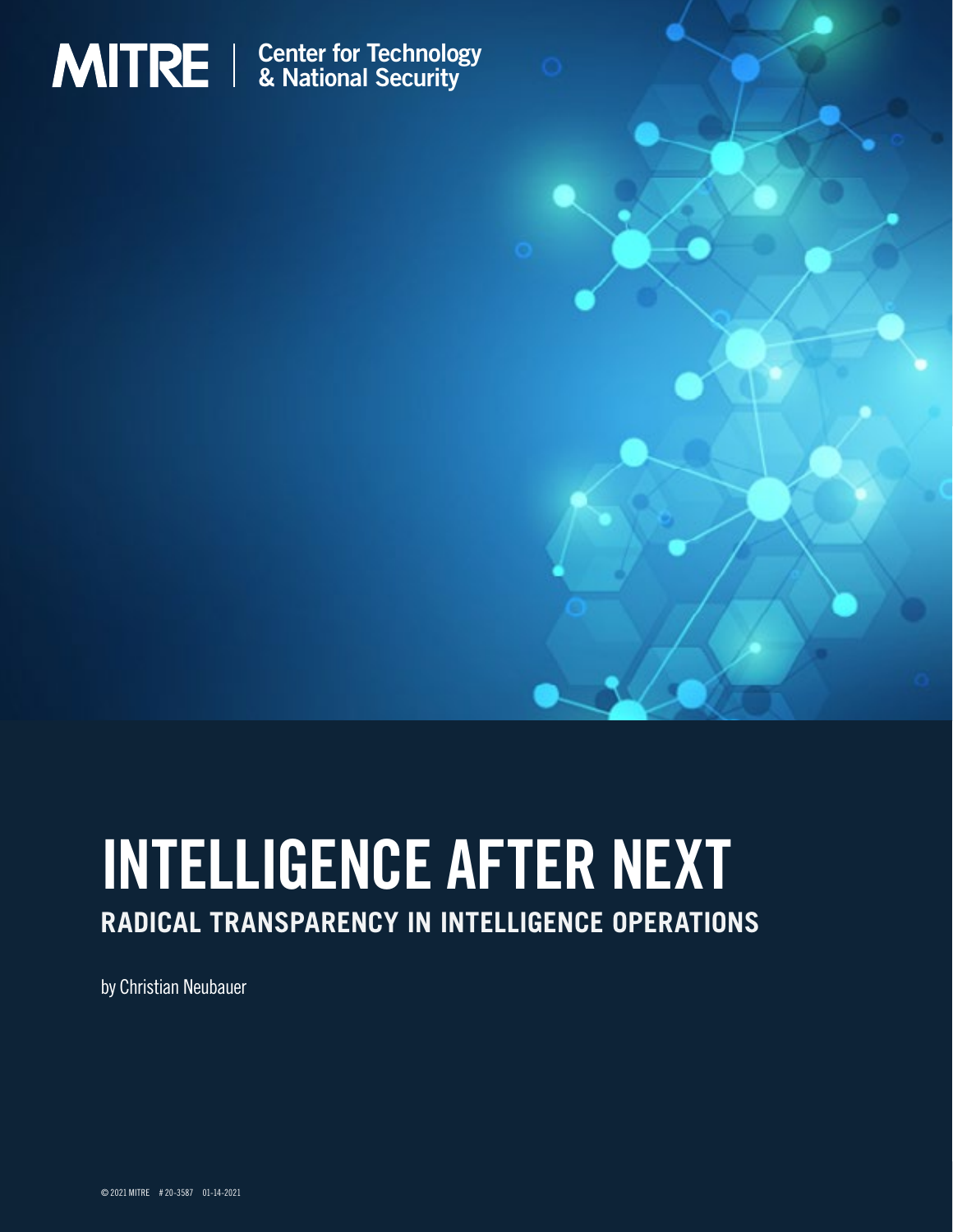# **Citizen analysts are revolutionizing intelligence—it's time for the IC to join them…**

Over the last decade, news organizations and citizen journalists using new technologies and data sources including social media posts, commercial satellite imagery, and the digital exhaust of smart phones have changed the definition of what is possible in uncovering malign activity by nation states and other actors. The powerful capability to observe and expose, previously centralized in state intelligence organizations, is now in the hands of citizens. These efforts change the behavior of global powers using an approach that the Intelligence Community (IC) doesn't normally employ: radical transparency.

The IC has traditionally worked opaquely within secure compartmented information facilities (SCIF) using classified data sources not accessible to the general public. With the rise of publicly available information (PAI) and the democratization of commercial sensor capabilities, the IC risks being outpaced by commercial companies, non-governmental organizations, and other nation-states if it continues to operate only behind closed doors in disconnected environments. Meanwhile, the COVID-19 pandemic is forcing the IC to rethink its approach and the spaces where it works, providing the Community a unique opportunity to reframe its paradigms of classification, intelligence analysis, and information sharing.

The IC can and should move beyond its myopic concern of exposing "sources and methods" and embrace radical transparency to help secure the global community. An open and non-traditional, partner-centric approach to intelligence will improve the scope and impact of the effects the US is able to achieve against malign actors. Radical transparency in intelligence analysis would also be a visible and undeniable step toward collective global security and the rule of international law. The trust it would engender can be

# THE INTELLIGENCE COMMUNITY SHOULD MOVE BEYOND ITS CONCERN OF EXPOSING "SOURCES AND METHODS" AND EMBRACE RADICAL TRANSPARENCY TO HELP SECURE THE GLOBAL COMMUNITY.

a key differentiator between America and other global powers.

# **Introduction**

In March of 2018, Sergei Skripal, a former Russian officer turned spy for the UK, was having lunch with his daughter at an upscale pub near their home in Salisbury, England. After lunch, the Skripals walked down towards the river Avon and sat on a park bench to talk. An hour later, they were both found unconscious, poisoned with the Russian nerve agent Novichok.

In the months that followed, as the Skripals slowly recovered, the investigative website *Bellingcat* revealed the names and movements of the assassins from the Russian Main Intelligence Directorate (GRU) who poisoned the Skripals [1]. *Bellingcat's* analysis included passport photos, hotel and rental car records, phone records, surveillance footage, satellite imagery, and much more, all published in public forums and accessible to a global audience. What emerged was a damning picture of Russia's willingness to conduct dangerous assassination missions in sovereign nations.

For many within the IC, *Bellingcat's* investigation of the Skipral's poisoning was a wakeup call on the depth and quality of analysis that can be done with purely unclassified sources. Equally as important, the report was a blueprint for how to impact the decision making of other nations against a common adversary. This insight came in the midst of a shift in US thinking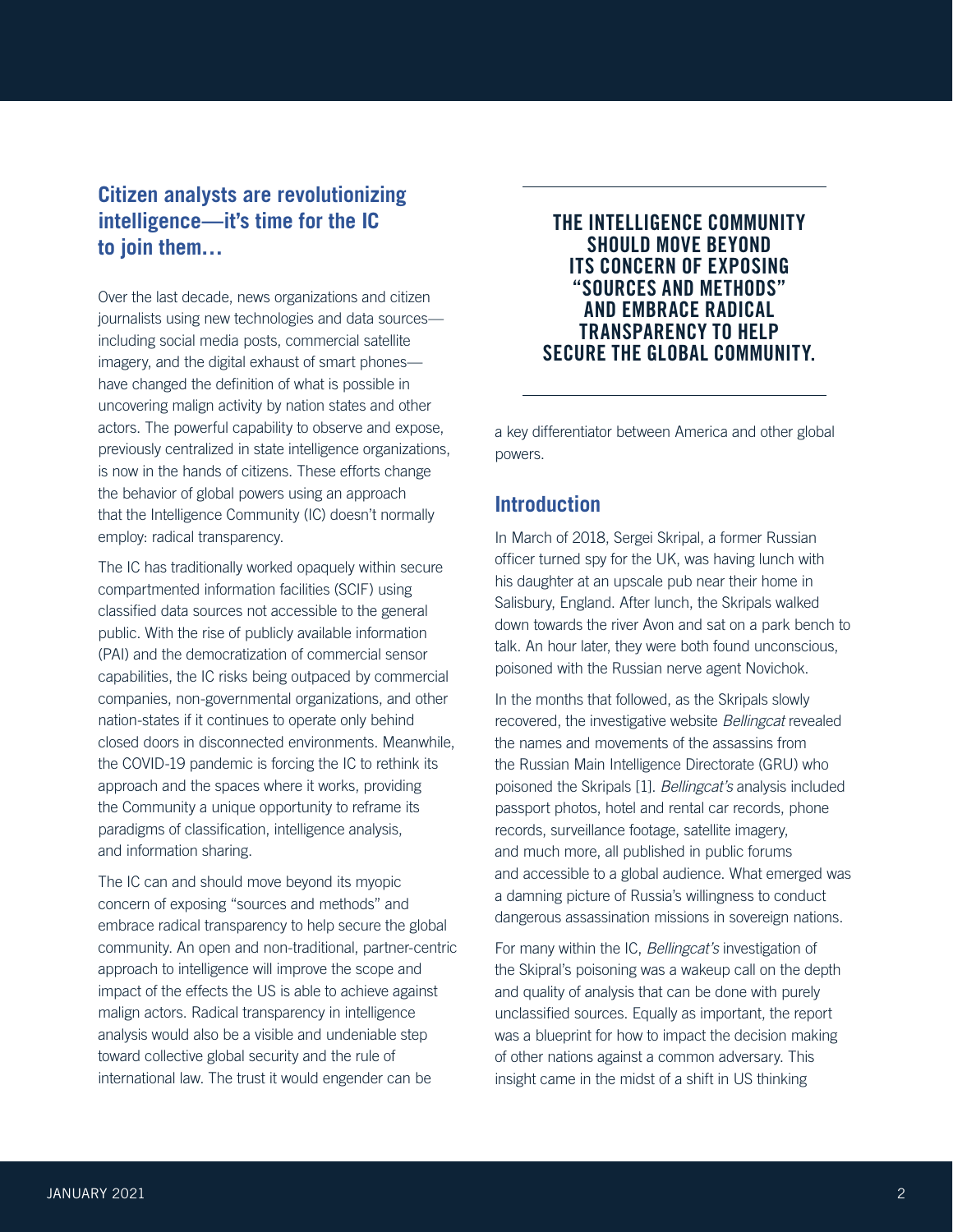that germinated with the release of the 2017 National Security Strategy which resurrected the phrase great power competition (GPC) to describe the struggle between China, Russia, and the United States on the global stage [2]. Suddenly military commanders, think tanks, and analysts were wondering how to counter the influence of China and Russia in other nations. Bellingcat's approach may be the answer.

The *Bellingcat* investigation is but one example of what is becoming an ever increasing number of similar investigative reports published by news organizations and citizen journalists around the world within the last decade.

- *The Washington Post* tracked and exposed the Israeli operatives that assassinated Mahmoud Al-Mabhouh in the United Arab Emirates in 2010 [3] and the Saudi Arabian team that killed Jamal Khashoggi in Turkey in 2018 [4].
- *Bellingcat* itself identified the Russian operatives who assassinated Zelimkhan Khangoshvili at a beer garden in Berlin in September 2019 [5] and, with *Der Speigel* and *The Insider*, identified the team that poisoned Alexander Navalny in Novosibirsk in August 2020 [6].
- A joint investigative team led by the Dutch Ministry of Justice tracked the Russian surface to air missile system and military technicians that shot down Malaysian Airlines flight 17 over the Ukraine in 2014 [7].

These investigations have led to indictments, arrests, financial asset forfeitures, expelled diplomats, and international condemnation [8] [9]. The Skipral investigation resulted in 28 countries expelling 150 Russian diplomats and intelligence agents. These efforts changed the behavior of nation-states by directly naming malign actors [10]. That effect was achieved by radical transparency.

# **Democratized Intelligence Analysis**

The common thread across these efforts is the power of modern technology to democratize investigation. New technologies and data sources from traffic cameras to smart phone geolocational data put investigative capabilities in the hands of the citizenry. Organizations as diverse as financial institutions, humanitarian groups, and sports teams employ data analysts to gain a competitive advantage or understand their operating environment. Nations across Africa, Asia, and South America can track visitors using sophisticated biometrics gathered at entry control points. They can conduct robust forensic analysis using public street cameras to understand criminal activities within their borders. They can track license plates and cell phone activity and see malign actors moving from airports to hotels. Citizen groups can track planes using amateur radar. They can set up cheap sensors in their back yards to listen for gunshots. They can look for deforestation or illegal mining activities in satellite imagery. The powers to observe and expose that used to be centralized in major state intelligence organizations are now in the hands of small nation-states, companies, and citizens.

The increasing ubiquity and ease of use of artificial intelligence (AI) and machine learning (ML) means that attempts to "hide in plain sight" are increasingly untenable. Commercial companies are creating constellations of satellites looking at all areas of the globe. ML can parse through that satellite data to find ships on the ocean anywhere on the planet. ML can also watch construction activities, look for mass graves, and track deforestation [11]. As commercial companies launch more capable satellites with real time video feeds beamed back to earth at a relatively low cost, there will not be a spot on the globe that can't be seen and analyzed. Similarly, the ubiquity of smart phones, everyone a bundle of powerful sensors that record, track, and measure the world around them, means we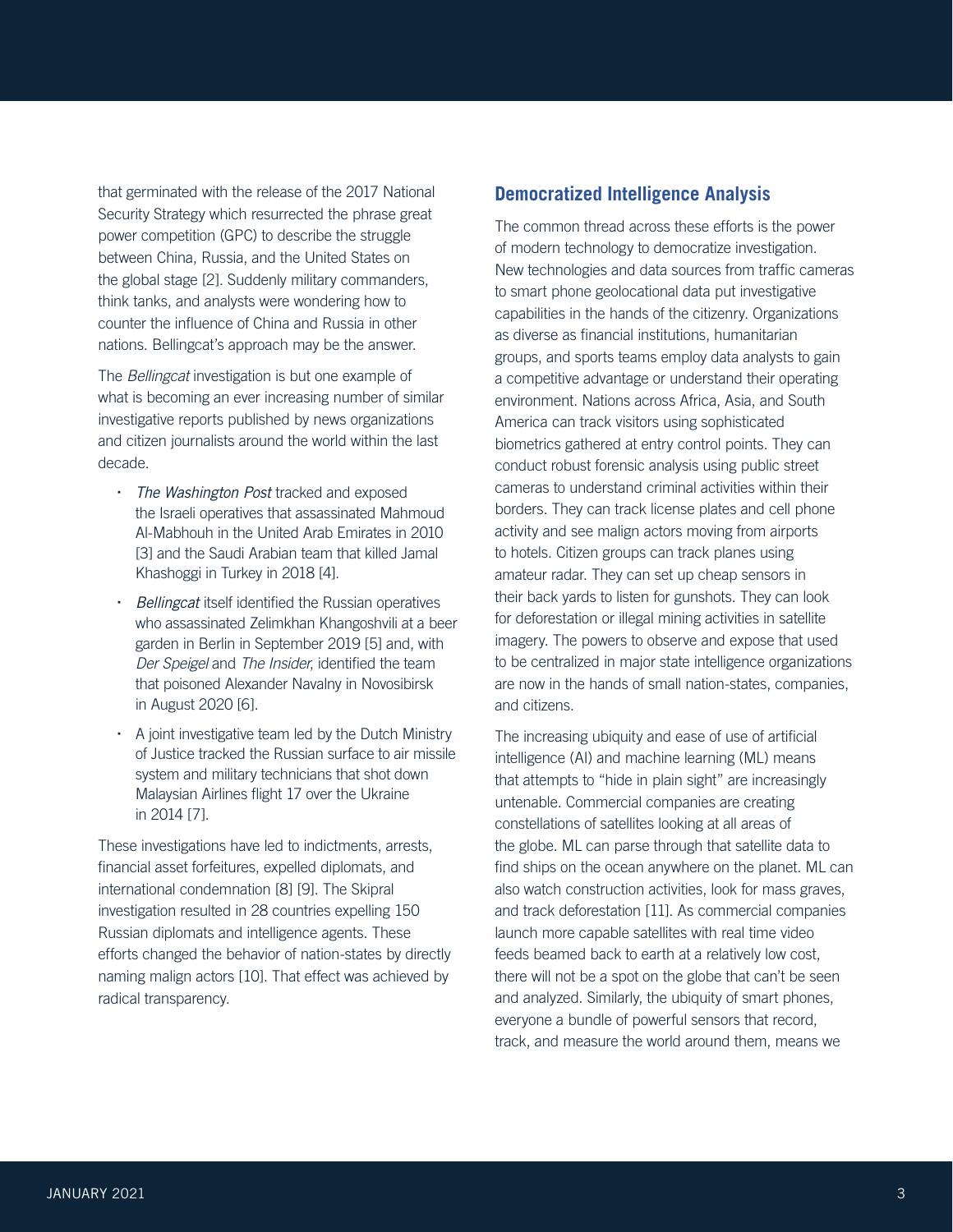are all in some sense connected to the global network.

How do we consolidate these grassroots efforts to inoculate global society against malign actors in support of U.S. national interests? There are existing models that bring together coalitions of global organizations to promote our collective security against state actors and international criminal organizations. MITRE ATT&CK®, for example, is a repository of global knowledge describing how cyber adversaries infiltrate and exploit computer systems [12]. ATT&CK is updated and maintained by a coalition of international participants and forms a common global awareness of how attackers operate. Critically, the knowledge stored in the system, referred to as Tactics, Techniques, and Procedures (TTPs), feeds automated intrusion detection software run by companies that operate on the internet. This software can use those TTPs in conjunction with sophisticated artificial intelligence to establish patterns of activity and shut down attacks before they happen [13].

The global coalition of law-abiding nations needs a similar international effort to track and document the TTPs of malign actors in the physical space. This shared understanding of how malign actors operate and how they avoid detection will deny them freedom of movement and deter future attacks. Most importantly, we must do this transparently, in a public space, and with partner nations to offset the disinformation campaigns that inevitably accompany public identification of malign actors and their activities. The collective TTPs of malign actors can feed the physical equivalent of cyber intrusion detection systems: the ubiquitous public camera systems embedded in smart cities, the biometrics systems that govern airports and border crossings, and the commercial sensors technologies that track the movement of equipment and people around the world. As these systems become more sophisticated and are connected to law enforcement agencies, malign actors can be deterred, countered, or even caught the minute they step off the plane or drive across the border.

#### **A New Paradigm for the IC**

The IC collects and uses much of the same information as investigative organizations and citizen journalists to expose malign actors. It has specialized in and honed the analysis of public data to draw conclusions under the aegis of "open-source intelligence", or OSINT. Using publicly available information as well as geospatial intelligence (GEOINT), electronic intelligence (ELINT) and other techniques, the IC conducts similar investigations into malign actors to inform decision makers on how to direct the instruments of national power against this threat.

Unlike their public counterparts, the IC traditionally performs these functions in a classified environment to protect 'sources and methods'. The IC combines unclassified datasets with classified data to draw conclusions, theoretically giving the IC a leg up on citizen journalists. The IC's efforts have a serious downside though, as they are opaque to the global community. The inclusion of classified sources in the IC's analysis makes their conclusions difficult or impossible to share with the public, with law enforcement agencies, or in some cases even with likeminded partner nations.

The IC is traditionally unwilling to share sources and methods under the premise that letting malign actors know how you find them will help them hide more effectively. This premise falters under the paradigm of democratized intelligence, where the bad actors are just as savvy and capable of using the same data and analytic techniques as the IC. It also ignores the GPC necessities of swaying decision makers in partner nations and global public opinion against our adversaries with transparent evidence of wrongdoing.

Global corporations operating in the democratized landscape of the internet were confronted with the same challenge from hackers, thieves, and criminal syndicates years ago and came to the conclusion that radical transparency increases the effectiveness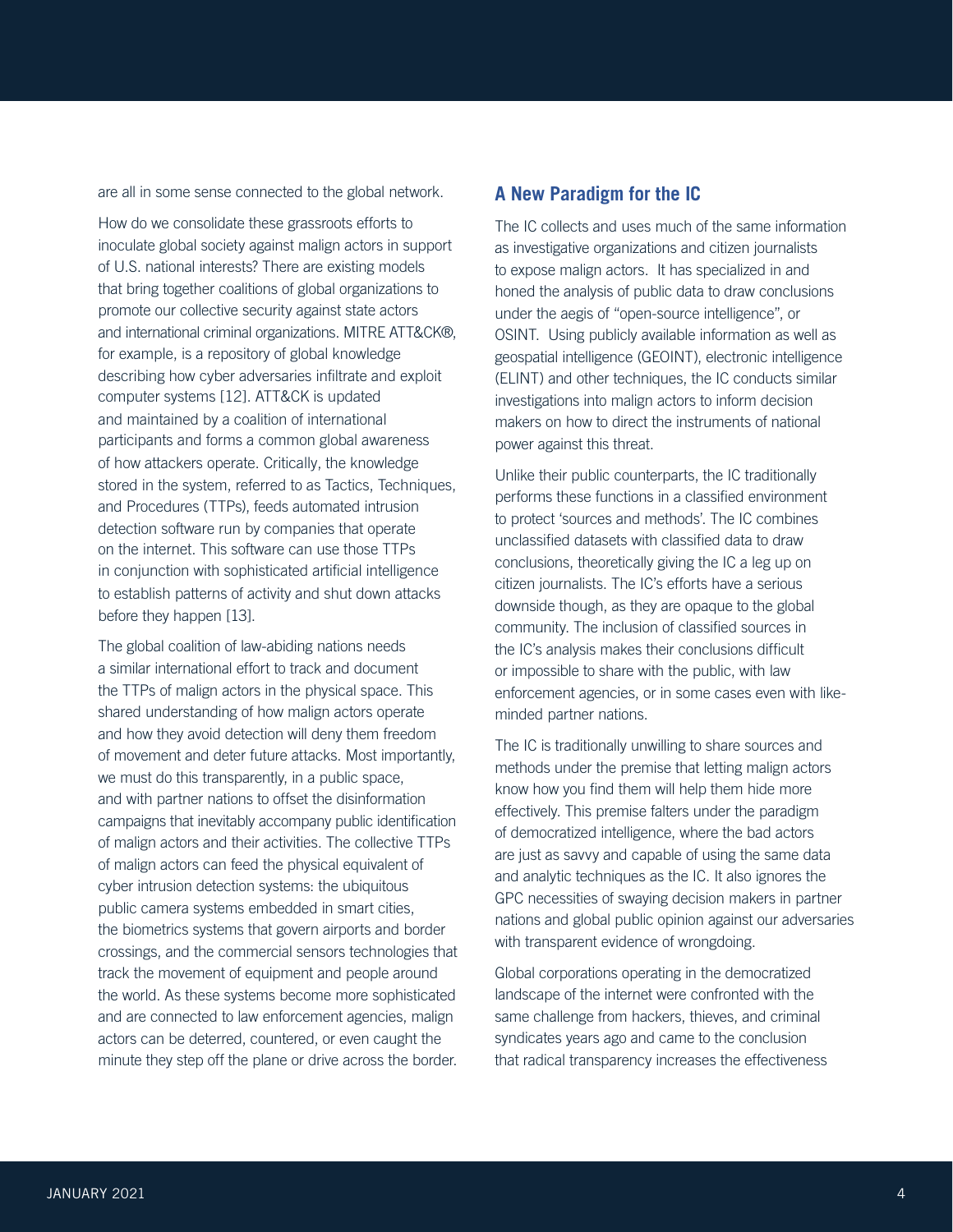of our collective defense. Virus scanning companies openly publish and share rule sets. Companies like Microsoft, Google, Twitter, and Facebook publish detailed descriptions of attacks and mitigation strategies [14]. Companies share attack TTPs with their own competitors because they understand the value of collective security that that transparency brings.

We are at an inflection point with public and commercial sensing technologies. Soon there will be no hiding in the physical world from ubiquitous global surveillance– some may argue that we are already there. Information on specific crimes break almost immediately on public platforms such as Twitter and YouTube.

Coalition building and leadership on shared security is a role where the U.S. can excel. As nations like China and Russia increasingly pursue their own interests on a global scale, the United States can serve as a counterbalance [15]. Radical transparency in intelligence analysis would be a visible and undeniable step towards collective global security and the rule of international law. The trust it would engender can be a key differentiator between America and these autocratic regimes.

#### **Embracing Radical Transparency**

The IC has experimented with radical transparency in the past. The CIA began publishing its World Factbook publicly in the 1970s. In the last few years, forward-thinking leadership at the National Geospatial-Intelligence Agency (NGA) established the tearline. mil website to publish intelligence in public spaces and to create shared dialogue around analytic techniques [16]. COVID-19 can be the catalyst for the IC to pursue radical transparency broadly. As analysts are forced to adapt to working more effectively outside the office, the IC has expanded its ability to share and disseminate information [17]. The slow shift away from exquisite, classified sources of intelligence and toward publicly available information is becoming an urgent necessity. How do we take advantage of this shift? Investigative

# THE IC SHOULD ESTABLISH AND DRIVE A PUBLIC REPOSITORY OF KNOWLEDGE TO DETECT AND TRACK COVERT ACTORS.

organizations and citizen's groups like *Bellingcat* publish guides to teach citizens to dive into investigation via sources like social media or flight tracking data [18]. There are numerous amateur groups that explain how to conduct hunts via satellite imagery [19]. Humanitarian organizations publish data sets and real world examples of data visualizations that help expose corruption and malfeasance [20]. The IC should embrace these movements as full partners in the effort to secure the globe, learning from their efforts and sharing knowledge back on methods and techniques as NGA has done with tearline.mil. The IC should fund and incentivize these organizations through programs like the Intelligence Advanced Research Projects Activity (IARPA). Imagine a nation of citizen investigators on vigilant alert, with the tools and knowledge to wade through disinformation and find evidence they need to prevent the next attack on our collective global security.

The IC should also establish and drive a public repository of knowledge to detect and track covert actors. This repository should document the TTPs used by covert actors to hide, conceal, and dupe and the mechanisms that can be used to expose those actors. Each underlying TTP should be linked back to real world observations of malign activities. Critically, the repository should contain mitigation strategies to help defeat these TTPs. As gaps are discovered in the global security apparatus at points of entry into countries and in international sharing systems, the United States should fund partner nations to close holes and address gaps. Where TTPs are found to be useful in detecting malign actors, they should be included in security procedures at tourist vetting locations and in visa processing.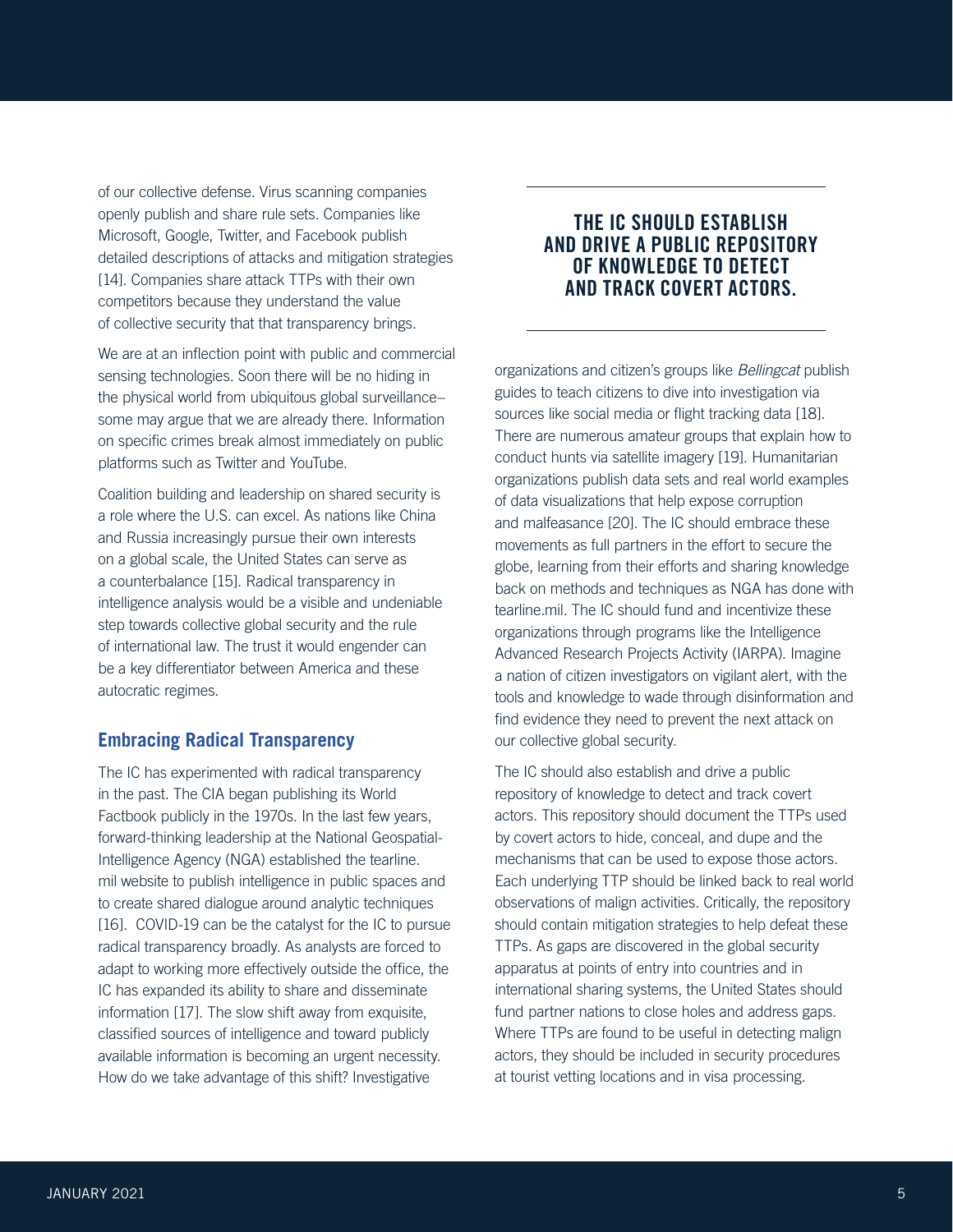In the same way that we help other nations protect the integrity of their election systems, fight piracy, and establish rules based legal systems, we should work to help them protect their borders and citizens from malign actors.

The TTP repository should be established in partnership with other nations, non-governmental organizations, and citizen groups to maximize the dissemination of information and to allow data sets and analytic methods from this community to flow back into the IC. Participation by other nations can be encouraged through multilateral and bilateral agreements. This forum should be the primary dissemination mechanism for intelligence that can lead to deterrence or conviction of malign actors by, with, and through our partners.

The IC will continue to operate on classified networks with classified sources but needs to dramatically rethink the balance between what is done in classified spaces and what can be done in public. The IC needs to reconsider classified sources and methods and acknowledge that sources and methods used broadly in the public domain should not be classified in the IC. This shift of data, tradecraft, and staff to public spaces will require significant effort by policy makers to ensure that the rules for sharing information and operating on unclassified networks are in place. Again, NGA has led the way here and can provide a pathway for the rest of the IC.

Importantly, we need to embed measures of authority and validity in our shared intelligence processes. Everything from news reports, to audio recordings, to videos can be faked with the help of machine learning tools available broadly on the internet [21]. In the past, these sorts of deception activities were easy to expose but with the rise of generative artificial intelligence and deep fakes, it is more difficult to uncover the truth. Without a clear understanding of the motivations of news outlets, the potential for fakery in a given technology, or even the biases built into human decision making, we will be challenged to draw accurate conclusions. Fortunately, the IC's deep experience in understanding denial, deception, and disinformation can be shared to establish authority and validity in our collective consciousness through this repository.

### **Conclusion**

The Skripals survived the attack in 2018. After being released from the hospital, they were put into protective custody. Other targets of international assassination were not as fortunate. Assassins killed Alexander Litvinenko in London in 2006 and Kim Jong-nam in Kuala Lumpur in 2017. The families of the 298 passengers killed on flight MH-17 have yet to see anyone brought to justice. We must work to arm law-abiding nations with the tools they need to protect themselves from future attacks and to change the behavior of malign actors acting with the active support of nation-states that would do us harm.

Ultimately, the convergence of technology and connectivity will lead to ubiquitous surveillance. Legislation and ethical debate will not protect us from this reality. We can wait for these changes to come and irreversibly alter the way America conducts intelligence and military operations, or we can use this revolutionary change in the pursuit of global values and human rights. In doing so, we can fight against authoritarian regimes, enhance U.S. national security and build a global society that comes with a built-in democratic immune system. The IC has an opportunity to lead the way.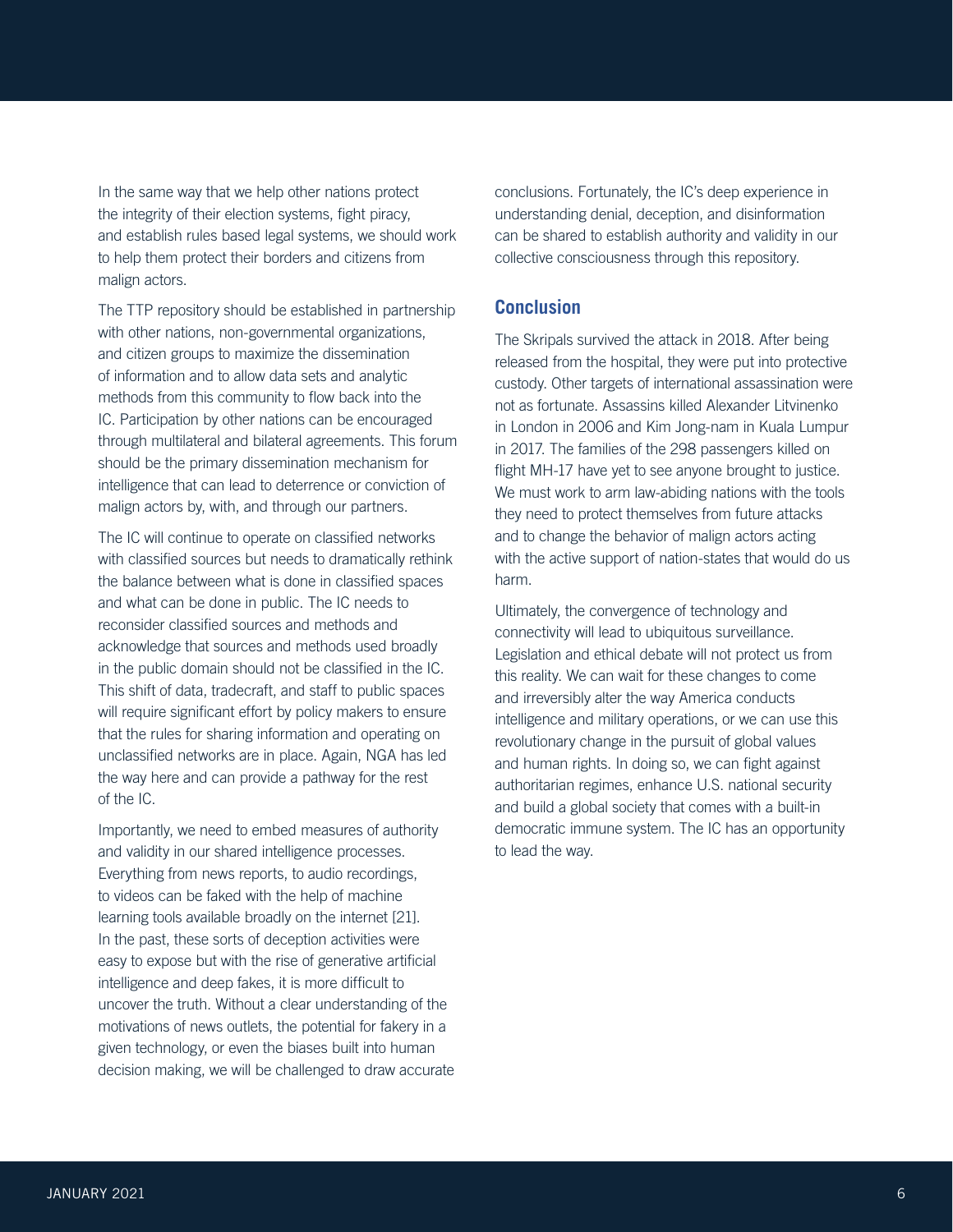#### **References**

- [1] *Bellingcat*, "Bellingcat–Skipral," Nov. 25, 2020. [Online]. Available:<https://www.bellingcat.com/tag/skripal/>
- [2] U. Friedman, "The Atlantic," Aug 6, 2019. [Online]. Available: <https://www.theatlantic.com/politics/archive/2019/08/what-genesis-great-power-competition/595405/>
- [3] *The Washington Post*, "Fake passports fuel questions about Israeli role in Hamas official's slaying," [Feb. 17, 2010. \[Online\]. Available: https://www.washingtonpost.com/wp-dyn/content/article/2010/02/17/](https://www.washingtonpost.com/wp-dyn/content/article/2010/02/17/AR2010021700544.html?hpid=moreheadlines) AR2010021700544.html?hpid=moreheadlines
- [4] Reuters, "How the man behind Khashoggi murder ran the killing via Skype," Oct. 23, 2018. [Online]. Available: [https://www.reuters.com/article/us-saudi-khashoggi-adviser-insight/how-the-man-behind-khashoggi-murder](https://www.reuters.com/article/us-saudi-khashoggi-adviser-insight/how-the-man-behind-khashoggi-murder-ran-the-killing-via-skype-idUSKCN1MW2HA)ran-the-killing-via-skype-idUSKCN1MW2HA
- [5] *Bellingcat*, ""V" For "Vympel": FSB's Secretive Department "V" Behind Assassination Of Georgian Asylum Seeker In Germany," Feb. 17, 2020. [Online]. Available: https://www.bellingcat.com/news/uk[and-europe/2020/02/17/v-like-vympel-fsbs-secretive-department-v-behind-assassination-of-zelimkhan](https://www.bellingcat.com/news/uk-and-europe/2020/02/17/v-like-vympel-fsbs-secretive-department-v-behind-assassination-of-zelimkhan-khangoshvili/)khangoshvili/
- [6] *Bellingcat*, "Hunting the Hunters: How We Identified Navalny's FSB Stalkers," Dec. 14, 2020. [Online]. Available:<https://www.bellingcat.com/resources/2020/12/14/navalny-fsb-methodology/>
- [7] Dutch Safety Board, "Crash of Malaysia Airlines Flight MH17," Nov. 2015. [Online]. Available: [https://www.onderzoeksraad.nl/en/media/attachment/2018/7/10/debcd724fe7breport\\_mh17\\_crash.pdf](https://www.onderzoeksraad.nl/en/media/attachment/2018/7/10/debcd724fe7breport_mh17_crash.pdf)
- [8] US DOJ, "U.S. Charges Russian GRU Officers with International Hacking and Related Influence and Disinformation Operations," Nov. 4, 2018. [Online]. Available: <https://www.justice.gov/opa/pr/us-charges-russian-gru-officers-international-hacking-and-related-influence-and>
- [9] P. Wilson, "Voltaire Network," Oct. 4, 2018. [Online]. Available:<https://www.voltairenet.org/article203340.html>
- [10] J. Landsdale, "Transparency–The tool to counter Russia," BBC, 2018. [Online]. Available: [https://www.bbc.com/news/uk-45751173.](https://www.bbc.com/news/uk-45751173) [Accessed 15 12 2020]
- [11] Citizen Evidence, "Where to Access Satellite Imagery," March 20, 2020. [Online]. Available: <https://citizenevidence.org/2020/03/20/magery/>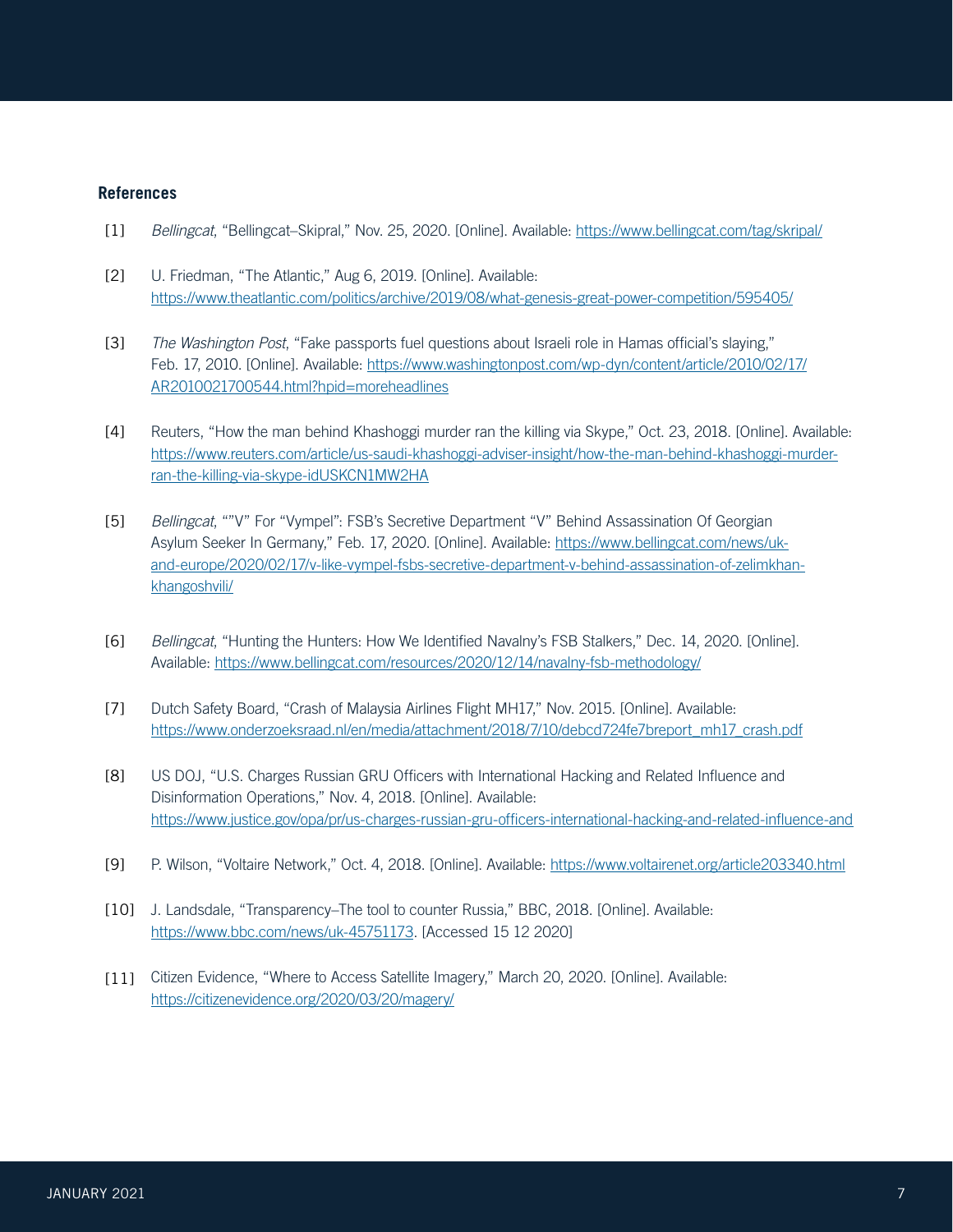#### **References**

- [12] MITRE, "MITRE ATT&CK," Nov. 25, 2020. [Online]. Available: [https://attack.mitre.org/](https://attack.mitre.org)
- [13] B. e. a. Strom, "Finding Cyber Threats with ATT&CK Based Analytics," MITRE, Annapolis Junction, 2017.
- [14] FireEye, "Double Dragon: APT41, a dual espionage and cyber crime operation," 2019. [Online]. Available: <https://content.fireeye.com/apt-41/rpt-apt41/>
- [15] [USAFRICOM, "Posture Statement to Congress 2020," 2020. \[Online\]. Available: https://www.africom.mil/](https://www.africom.mil/document/32925/2020-posture-statement-to-congress) document/32925/2020-posture-statement-to-congress
- [16] NGA, "Tearline.mil," NGA, Dec. 2020. [Online]. Available:<https://www.tearline.mil/about-tearline/>
- [17] K. Linnebur, C. Callsen, M. Stromecki and C. Hedrick, "INTELLIGENCE AFTER NEXT: THE FUTURE [OF THE IC WORKPLACE," Nov. 2020. \[Online\]. Available: https://www.mitre.org/sites/default/files/publications/](https://www.mitre.org/sites/default/files/publications/pr-20-1891-intelligence-after-next-the-future-of-the-ic-workplace.pdf) pr-20-1891-intelligence-after-next-the-future-of-the-ic-workplace.pdf
- [18] Bellingcat, "Guides," Nov. 25, 2020. [Online]. Available: <https://www.bellingcat.com/category/resources/how-tos/>
- [19] Exposing the Invisible, "Starting Satellite Investigations," July 31, 2020. [Online]. Available: <https://exposingtheinvisible.org/en/guides/starting-satellite-investigations/>
- [20] openAFRICA, "openAfrica," 2020. [Online]. Available:<https://africaopendata.org/about>. [Accessed Dec. 24, 2020].
- [21] Bloomberg Quicktake, "It's Getting Harder to Spot a Deep Fake Video," 2018. [Online]. Available: <https://www.youtube.com/watch?v=gLoI9hAX9dw>